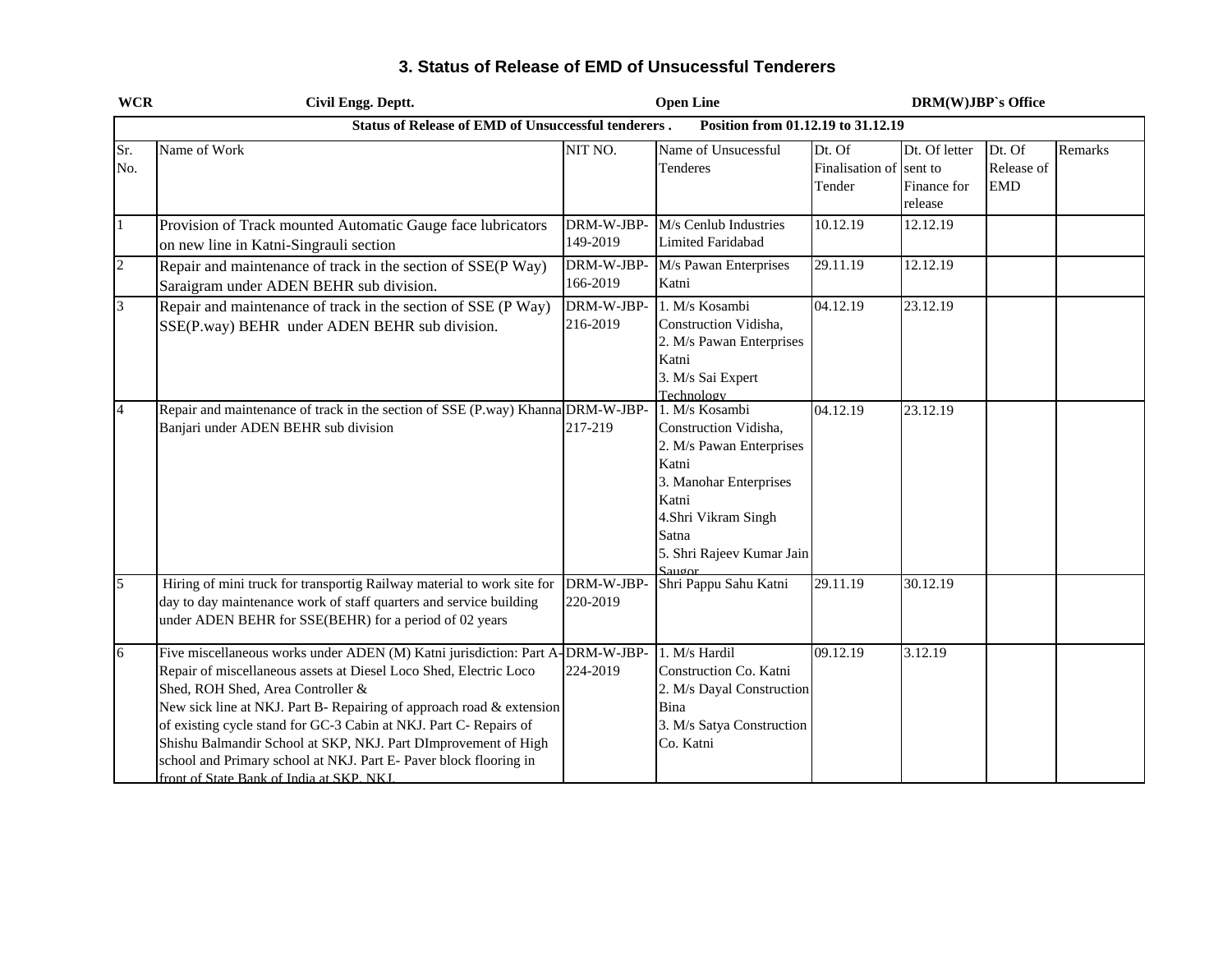|            | <b>Status of Release of EMD of Unsuccessful tenderers.</b><br>Position from 01.12.19 to 31.12.19                                                                                                                                                                                                                                                                                                                                                                                                                                                                             |                        |                                                                                                                                                                                                      |                                     |                                                    |                                    |         |  |  |
|------------|------------------------------------------------------------------------------------------------------------------------------------------------------------------------------------------------------------------------------------------------------------------------------------------------------------------------------------------------------------------------------------------------------------------------------------------------------------------------------------------------------------------------------------------------------------------------------|------------------------|------------------------------------------------------------------------------------------------------------------------------------------------------------------------------------------------------|-------------------------------------|----------------------------------------------------|------------------------------------|---------|--|--|
| Sr.<br>No. | Name of Work                                                                                                                                                                                                                                                                                                                                                                                                                                                                                                                                                                 | NIT NO.                | Name of Unsucessful<br>Tenderes                                                                                                                                                                      | Dt. Of<br>Finalisation of<br>Tender | Dt. Of letter<br>sent to<br>Finance for<br>release | Dt. Of<br>Release of<br><b>EMD</b> | Remarks |  |  |
| $\tau$     | Carrying out two miscellaneous works under ADEN, Beohari sub<br>division in Katni - Singrauli section: Part A- Corridor and shed in<br>running room from old to new building and improvement of<br>circulating area at Beohari station. Part B- Modification of running<br>room at BEHR & BRGW.                                                                                                                                                                                                                                                                              | DRM-W-JBP-<br>225-2019 | 1. M/s Satya Const. Co.,<br>2. Sai Expert Technology<br>Sidhi<br>3. M/s Vijay Construction<br>Co.,<br>4. Shree Sai Infraventure<br>Korea<br>5. M/s Jharia Const.<br><b>Iahalnur</b>                  | 09.12.19                            | 30.12.19                                           |                                    |         |  |  |
| 8          | Supply of suitable manpower (in prescribed uniform) fit for daily<br>inspection of track and patrolling of track to prescribed standard as per 235-2019<br>IRPWM/LWR manual or as directed by engineer in charge (during<br>day/night time, as per requirement) for assisting Railway's<br>patrolman for safe and satisfactory running of trains under<br>DEN(East)Jabalpur section (Katni - Singrauli section). Quantity for<br>each SSE (P way): SSE (P.Way) Beohari - 2794 Man days,<br>Khannabanjari- 2413 Man days and Saraigram- 2540 Man days. Total<br>7747 Man days | DRM-W-JBP-             | M/s Hare Madhav Traders 27.1119<br>Katni                                                                                                                                                             |                                     | 30.12.19                                           |                                    |         |  |  |
| 9          | Hiring of private vehicle (Four wheeler like Mahindra Jeep, TATA<br>SUMO/ BOLERO etc.) for ADEN (M) Katni for official purpose for<br>03 years                                                                                                                                                                                                                                                                                                                                                                                                                               | DRM-W-JBP-<br>237-2019 | Shri Maa Sharda Tour and 19.12.19<br><b>Travels Jabalpur</b>                                                                                                                                         |                                     | 30.12.19                                           |                                    |         |  |  |
| 10         | Cess Repair and easing out of cutting under ADEN Damoh on Bina-<br>Katni section                                                                                                                                                                                                                                                                                                                                                                                                                                                                                             | DRM-W-JBP-<br>181-2019 | 1. Sreenivas Goud<br>Hydrabad<br>2. M/s Rakesh Kumar<br>Jain Bilaspur<br>3. Betwa Building and<br>Engineering works Jhansi<br>4. Om Prakash Meghani<br>Bhopal<br>5. Keshri Construction<br>Co. Damoh | 27.12.19                            | 31.12.19                                           |                                    |         |  |  |
| 11         | Repair and Maintenance of track in the section of SSE(P.way)<br>Narsinghpur under ADEN Narsinghpur sub division                                                                                                                                                                                                                                                                                                                                                                                                                                                              | DRM-W-JBP-<br>199-2019 | Shri Rahul Richariya BPL 22.11.19                                                                                                                                                                    |                                     | 26.11.19                                           |                                    |         |  |  |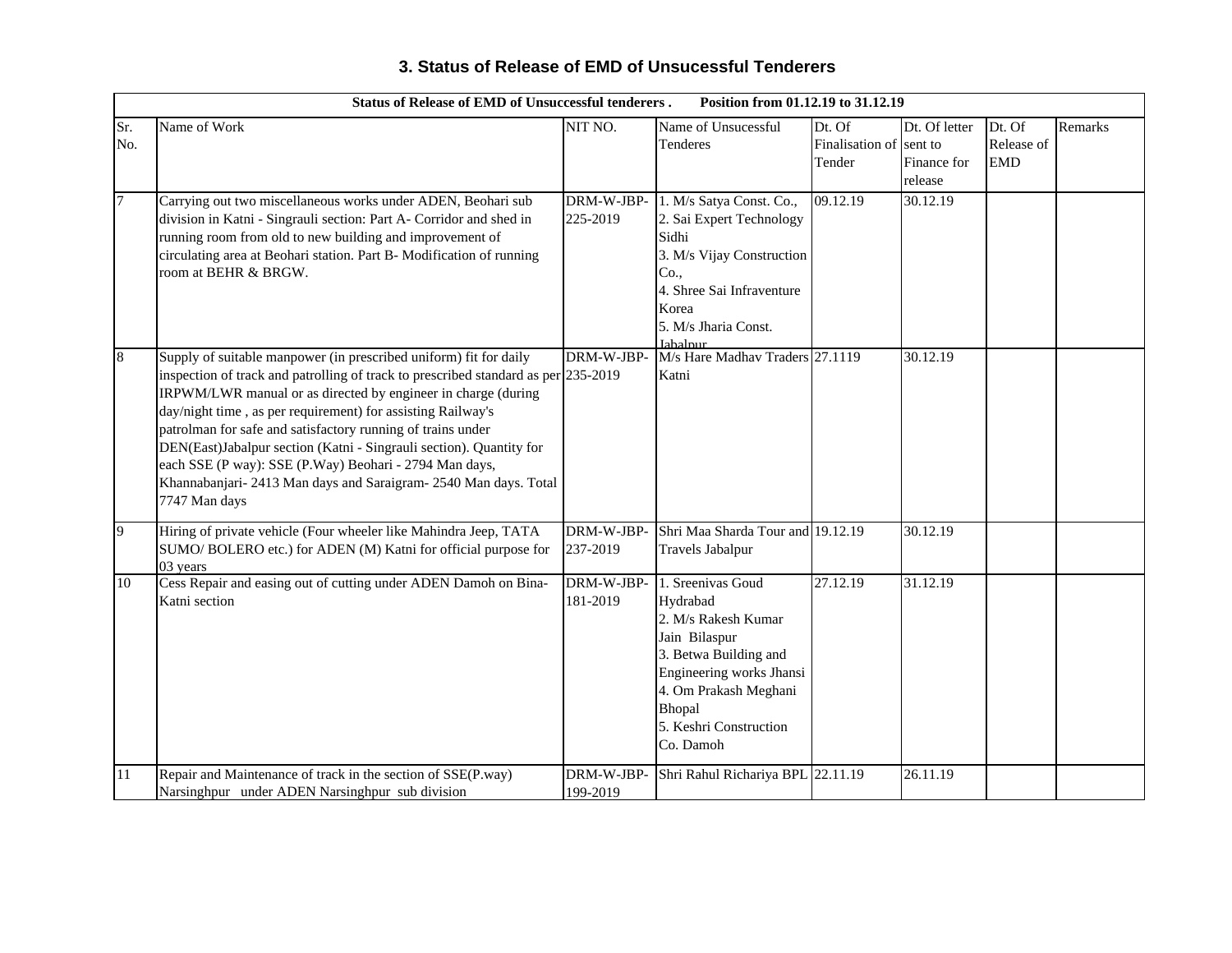|                 | <b>Status of Release of EMD of Unsuccessful tenderers.</b>                                                                                                                                                                                                                                                                                                                                                                                                                                                                                                                                                                                                                                                                                                   |                        | Position from 01.12.19 to 31.12.19                                                                                                                                                                |                                     |                                                    |                                    |         |
|-----------------|--------------------------------------------------------------------------------------------------------------------------------------------------------------------------------------------------------------------------------------------------------------------------------------------------------------------------------------------------------------------------------------------------------------------------------------------------------------------------------------------------------------------------------------------------------------------------------------------------------------------------------------------------------------------------------------------------------------------------------------------------------------|------------------------|---------------------------------------------------------------------------------------------------------------------------------------------------------------------------------------------------|-------------------------------------|----------------------------------------------------|------------------------------------|---------|
| Sr.<br>No.      | Name of Work                                                                                                                                                                                                                                                                                                                                                                                                                                                                                                                                                                                                                                                                                                                                                 | NIT NO.                | Name of Unsucessful<br>Tenderes                                                                                                                                                                   | Dt. Of<br>Finalisation of<br>Tender | Dt. Of letter<br>sent to<br>Finance for<br>release | Dt. Of<br>Release of<br><b>EMD</b> | Remarks |
| 12              | Repair and Maintenance of track in the section of SSE(P.way)<br>Gadarwara under ADEN PPI sub division                                                                                                                                                                                                                                                                                                                                                                                                                                                                                                                                                                                                                                                        | DRM-W-JBP-<br>195-2019 | 1. Shri Rahul Richariya<br><b>BPL</b><br>2. Anant Enterprises JBP                                                                                                                                 | 22.11.19                            | 26.11.19                                           |                                    |         |
| 13              | Repair and Maintenance of track in the section of SSE(P.way)<br>Sridham under ADEN Narsinghpur sub division                                                                                                                                                                                                                                                                                                                                                                                                                                                                                                                                                                                                                                                  | DRM-W-JBP-<br>198-2019 | 1. Jamuna Traders JBP<br>2. Brajesh Chouksey JBP                                                                                                                                                  | 22.11.19                            | 26.11.19                                           |                                    |         |
| 14              | Repair and Maintenance of track in the section of SSE(P.way)<br>Sohagpur under ADEN PPI sub division                                                                                                                                                                                                                                                                                                                                                                                                                                                                                                                                                                                                                                                         | DRM-W-JBP-<br>196-2019 | <b>Anant Enterprises JBP</b>                                                                                                                                                                      | 22.11.19                            | 26.11.19                                           |                                    |         |
| 15              | TBR 30.24 Kms. on Itarasi-Jabalpur section under DEN (S) JBP                                                                                                                                                                                                                                                                                                                                                                                                                                                                                                                                                                                                                                                                                                 | DRM-W-JBP-<br>214-2019 | 1. Shri Nikhilesh Tripathi 10.12.19<br><b>JBP</b><br>2. M/s R.K. Shrivastava<br><b>BPL</b><br>3. M/s Haridas BPL<br>4. Shri Satish Kumar<br>Roopchandani BPL<br>5. M/s Dayal Construction<br>Rina |                                     | 16.12.19                                           |                                    |         |
| 16              | Repair and Maintenance of track in the section of SSE(P.way) BGTA<br>under ADEN PPI sub division                                                                                                                                                                                                                                                                                                                                                                                                                                                                                                                                                                                                                                                             | DRM-W-JBP-<br>197-2019 | 1. M/s Bhawani<br>Construction Co.<br>Hoshangabad<br>2. M/s Anant Enterprises<br><b>JBP</b>                                                                                                       | 03.12.19                            | 10.12.19                                           |                                    |         |
| $\overline{17}$ | Carrying out following 03 Miscellaneous works under Assistant<br>Divisional Engineer (South)Satna sub division: - Part I :- Repairs to<br>flooring, bathroom, kitchen platform, pathway, plastering, re-roofing<br>and replacement of decayed wooden jafferies etc. of staff quarters at<br>Lagargawan, Maihar, Pakaria Road, Patwara, Bhadanpur and Jukehi<br>under Assistant Divisional Engineer South Satna sub division. PartII:-<br>Repairs to colony and station approach road at Jukehi, Bhadanpur,<br>Pakariya Road, Patwara and Ghunwara halt station under Assistant<br>Divisional Engineer South Satna Sub Division. Part III:- Repairs to<br>fencing of staff quarters at Jukehi under Assistant Divisional Engineer<br>South Satna Sub Division | DRM-W-JBP-<br>192-2019 | 1. M/s Dayal Construction 22.11.19<br>Bina<br>2. M/s R.K. Dwivedi<br>Satna<br>3. M/s Satya Constuction<br>Co. Katni<br>4. Vidyanand Tiwari JBP                                                    |                                     | 18.12.19                                           |                                    |         |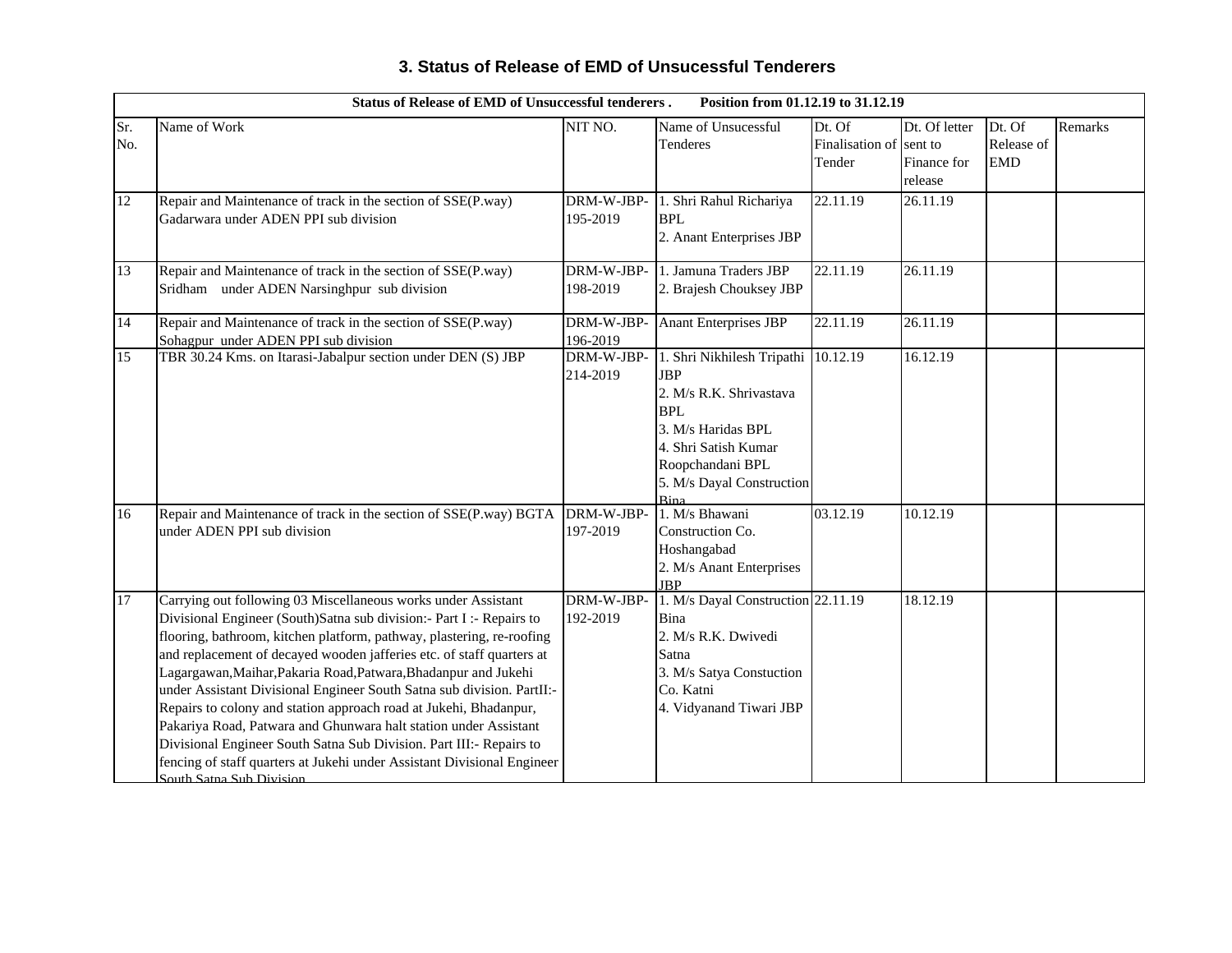|            | <b>Status of Release of EMD of Unsuccessful tenderers.</b><br>Position from 01.12.19 to 31.12.19                                                                                                                                                                                                                                                                                                                                                                                                                                                                                                                                                                                                                                                                                         |                        |                                                                                                                 |                                     |                                                    |                                    |         |  |  |
|------------|------------------------------------------------------------------------------------------------------------------------------------------------------------------------------------------------------------------------------------------------------------------------------------------------------------------------------------------------------------------------------------------------------------------------------------------------------------------------------------------------------------------------------------------------------------------------------------------------------------------------------------------------------------------------------------------------------------------------------------------------------------------------------------------|------------------------|-----------------------------------------------------------------------------------------------------------------|-------------------------------------|----------------------------------------------------|------------------------------------|---------|--|--|
| Sr.<br>No. | Name of Work                                                                                                                                                                                                                                                                                                                                                                                                                                                                                                                                                                                                                                                                                                                                                                             | NIT NO.                | Name of Unsucessful<br>Tenderes                                                                                 | Dt. Of<br>Finalisation of<br>Tender | Dt. Of letter<br>sent to<br>Finance for<br>release | Dt. Of<br>Release of<br><b>EMD</b> | Remarks |  |  |
| 18         | Carrying out following 04 miscellaneous work under Assistant<br>Divisional Engineer (North)Satna sub division :- Part I:- Proposed<br>repairing wooden doors, windows and floors of<br>staff quarters in Satna-Manikpur and Satna-Rewa section under<br>Assistant Divisional Engineer (North)Satna Sub Division. PartII:-<br>Proposed repairing of road in satna railway colony under Assistant<br>Divisional Engineer (North) Satna Sub Division. Part III:- Proposed<br>repair to sewer line and drainage system of staff quarters at Rewa<br>station under Assistant Divisional Engineer (North)Satna Sub<br>Division. Part IV:- Repairs to compound wall and gate of staff<br>quarters at Satna and Satna-Manikpur section under Assistant<br>Divisional Engineer(North)Sub Division | DRM-W-JBP-<br>193-2019 | 1. Vidyanand Tiwari JBP                                                                                         | 25.11.19                            | 18.12.19                                           |                                    |         |  |  |
| 19         | Three miscellaneous works under Divisional Engineer (North)Jabalpur DRM-W-JBP-<br>jurisdiction: Part A: Provision of small shed with seating arrangement 205-2019<br>on platforms of Unchehara (4 Nos x 2), Amdara (2 Nos x 2) and<br>Jukehi (4 Nos x 2)Total-20 Nos. Under Assistant Divisional Engineer<br>(South)Satna. Part-B: Repair to damaged platform surface at<br>Amdara, Bhadanpur, Lagargawan, Patwara and Jukehi (Platform No.-1)<br>under Assistant Divisional Engineer (South)Satna Sub Division. Part-<br>C: Repair to damaged platform surface of Unchehara station at<br>Platform No.-1,2 and 3 under Assistant Divisional Engineer (South)<br>Satna Sub Division.                                                                                                     |                        | M/s R.K. Dwivedi Satna                                                                                          | 22.11.19                            | 18.12.19                                           |                                    |         |  |  |
| 20         | Repair and maintenance of track in the section of Senior section<br>Engineer (P.Way) Maihar under Assistant Divisional Engineer (South) 202-2019<br>Satna Sub Division.                                                                                                                                                                                                                                                                                                                                                                                                                                                                                                                                                                                                                  | DRM-W-JBP-             | 1. M/s Dayal Construction 14.12.19<br>Bina<br>2. M/s Vikram Singh<br>Satna<br>3. M/s S.S. Construction<br>Satna |                                     | 24.12.19                                           |                                    |         |  |  |
| 21         | Repair and Maintenance of track in the section of Senior Section<br>Engineer (P.Way)Katni (North) under Assistant Divisional<br>Engineer(South)Satna Sub Division.                                                                                                                                                                                                                                                                                                                                                                                                                                                                                                                                                                                                                       | DRM-W-JBP-<br>203-2019 | 1. M/s Chandrta<br>Construction Katni<br>2. M/s Vikaram Singh<br>Satna                                          | 23.12.19                            | 24.12.19                                           |                                    |         |  |  |
| 22         | Complete Track Renewal (Primary)12.37 Kms on Katni-Satna section DRM-W-JBP-<br>under Assistant Divisional Engineer (South) Satna.                                                                                                                                                                                                                                                                                                                                                                                                                                                                                                                                                                                                                                                        | 226-2019               | 1. Satish Kumar<br>Roopchandani BPL                                                                             | 23.12.19                            | 24.12.19                                           |                                    |         |  |  |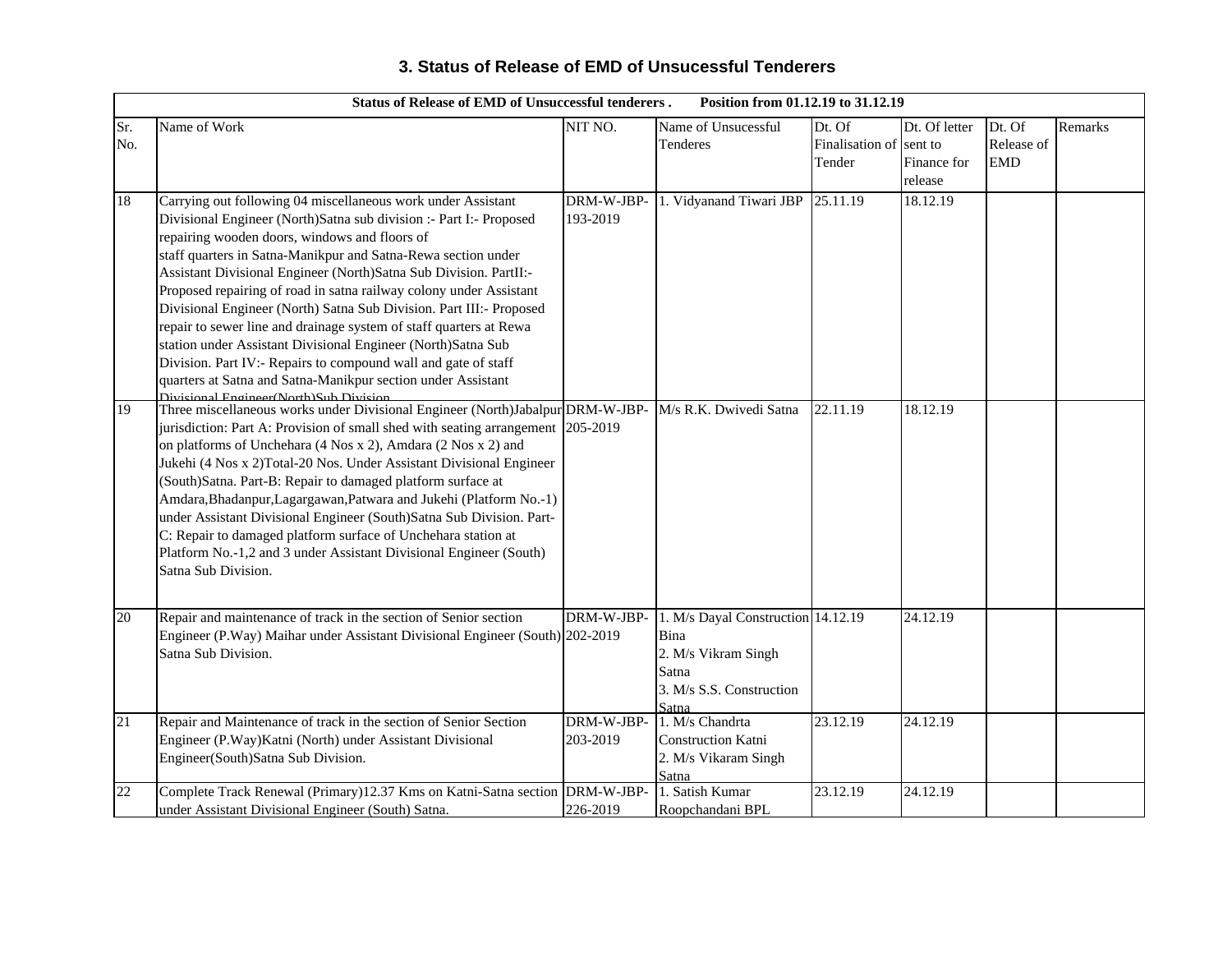|            | <b>Status of Release of EMD of Unsuccessful tenderers.</b>                                                                                                                                       |                        | Position from 01.12.19 to 31.12.19                                                                            |                                     |                                                    |                                    |         |
|------------|--------------------------------------------------------------------------------------------------------------------------------------------------------------------------------------------------|------------------------|---------------------------------------------------------------------------------------------------------------|-------------------------------------|----------------------------------------------------|------------------------------------|---------|
| Sr.<br>No. | Name of Work                                                                                                                                                                                     | NIT NO.                | Name of Unsucessful<br>Tenderes                                                                               | Dt. Of<br>Finalisation of<br>Tender | Dt. Of letter<br>sent to<br>Finance for<br>release | Dt. Of<br>Release of<br><b>EMD</b> | Remarks |
| 23         | Repair and maintenance of track in the section of Senior Section<br>Engineer (P.Way) Satna (South)under Assistant Divisional Engineer<br>(South) Satna Sub Division.                             | DRM-W-JBP-<br>119-2019 | 1. M/s G.R. Traders Satna 23.12.19<br>2. M/s Vikram Singh<br>Satna<br>3. M/s S.S. Construction<br>Satna       |                                     | 24.12.19                                           |                                    |         |
| 24         | Proposed repairs of Apron in old and new siding of DLS in New Katni DRM-W-JBP-<br>Junction under Divisional Engineer (Central) Jabalpur                                                          | 207-2019               | 1. Satya Construction Co.<br>Katni<br>2. Omkarya Constructin<br>Katni                                         | 19.12.19                            | 20.12.19                                           |                                    |         |
| 25         | Repair and maintenance of track in the section of Senir Section<br>Engineer (P.Way) New Katni Junction.                                                                                          | DRM-W-JBP-<br>210-2019 | Shri Sandeep Jain DMO                                                                                         | 16.12.19                            | 19.12.19                                           |                                    |         |
| 26         | Repair and maintenance of track in the section of Senior section<br>Engineer (P.Way) Katni Murwara under Assistant Divisional Engineer 209-2019<br>Katni sub division.                           | DRM-W-JBP-             | Vimal Yadav DMO                                                                                               | 16.12.19                            | 19.12.19                                           |                                    |         |
| 27         | Repair and maintenance of track in the section of Sr. Section Engineer DRM-W-JBP-<br>(P.Way) Katni (South) under Assistant Divisional Engineer, Katni sub 211-2019<br>division.                  |                        | 1. Kapil Ahirwal Damoh<br>2Surya Builders and<br>Suppliers Jabalpur<br>3. Manohar Entperrises<br>Katni        | 10.12.19                            | 13.12.19                                           |                                    |         |
| 28         | Through Sleeper Renewal 4.37 km and Through Rail Renewal 10.17<br>kms on Jabalpur - Katni - Bina on Assistant Divisional Engineer,<br>Katni section under Divisional Engineer (Central) Jabalpur | DRM-W-JBP-<br>208-2019 | 1. Kapil Ahirwal Damoh<br>2. Hare Madhav Traders<br>Katni<br>3. KVR Associates<br>Kanpur<br>4. S.P. Yadav SHE | 09.12.19                            | 10.12.19                                           |                                    |         |
| 29         | Repair and maintenance of track in the section of Senior Section<br>Engineer (P.Way) (North) under Assistant Divisional Engineer,<br>Jabalpur                                                    | DRM-W-JBP-<br>212-2019 | Surya Builders and<br>Supliers Jabalpur                                                                       | 22.11.19                            | 06.12.19                                           |                                    |         |
| 30         | Repair and maintenance of track in the section of Senior Section<br>Engineer (P.Way) Sihora under Assistant Divisional Engineer,<br>Jabalpur sub division.                                       | DRM-W-JBP-<br>213-2019 | 1. Surya Builders and<br>Supliers Jabalpur<br>2. Jamuna Traders<br>Jabalpur                                   | 03.12.19                            | 04.12.19                                           |                                    |         |